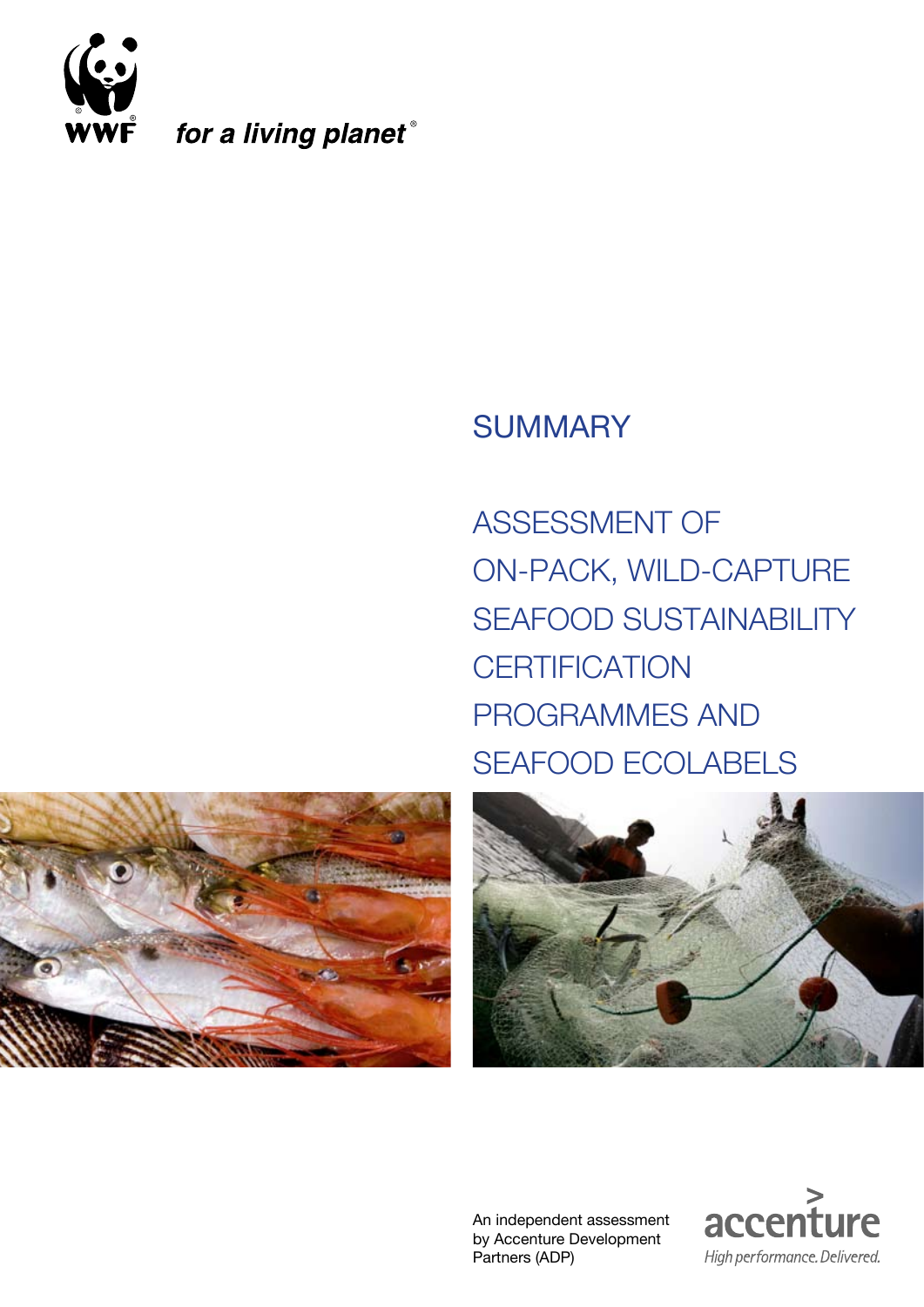

Accenture, through its international development unit, Accenture Development Partners (ADP) has supported WWF in conducting a thorough and structured Assessment of sustainable Wild-Capture Seafood Ecolabelling Schemes (further referred to as "Ecolabels"). Accenture is not technically or scientifically expert in this arena, nor are they stakeholders or an interested party in the field of marine conservation. The scope of Accenture's support was to apply Accenture's approach methodology and experience with other assessment exercises to develop and execute the review. Accenture was not engaged in identifying the Ecolabel inventory or in developing the assessment criteria. Since Accenture did not review or comment on the criteria, Accenture takes no responsibility for the resultant ranking of labels.

© 2009 Accenture. All rights reserved.

© 1966 Panda symbol WWF-World Wide Fund For Nature (formerly known as World Wildlife Fund) ® "WWF" and "living planet" are WWF Registered Trademarks

December 2009

A full version of this document is accessible at: www.panda.org/marine

Photo credits cover page: Left:© Jürgen Freund / WWF-Canon Right: © Brent Stirton / Getty Images / WWF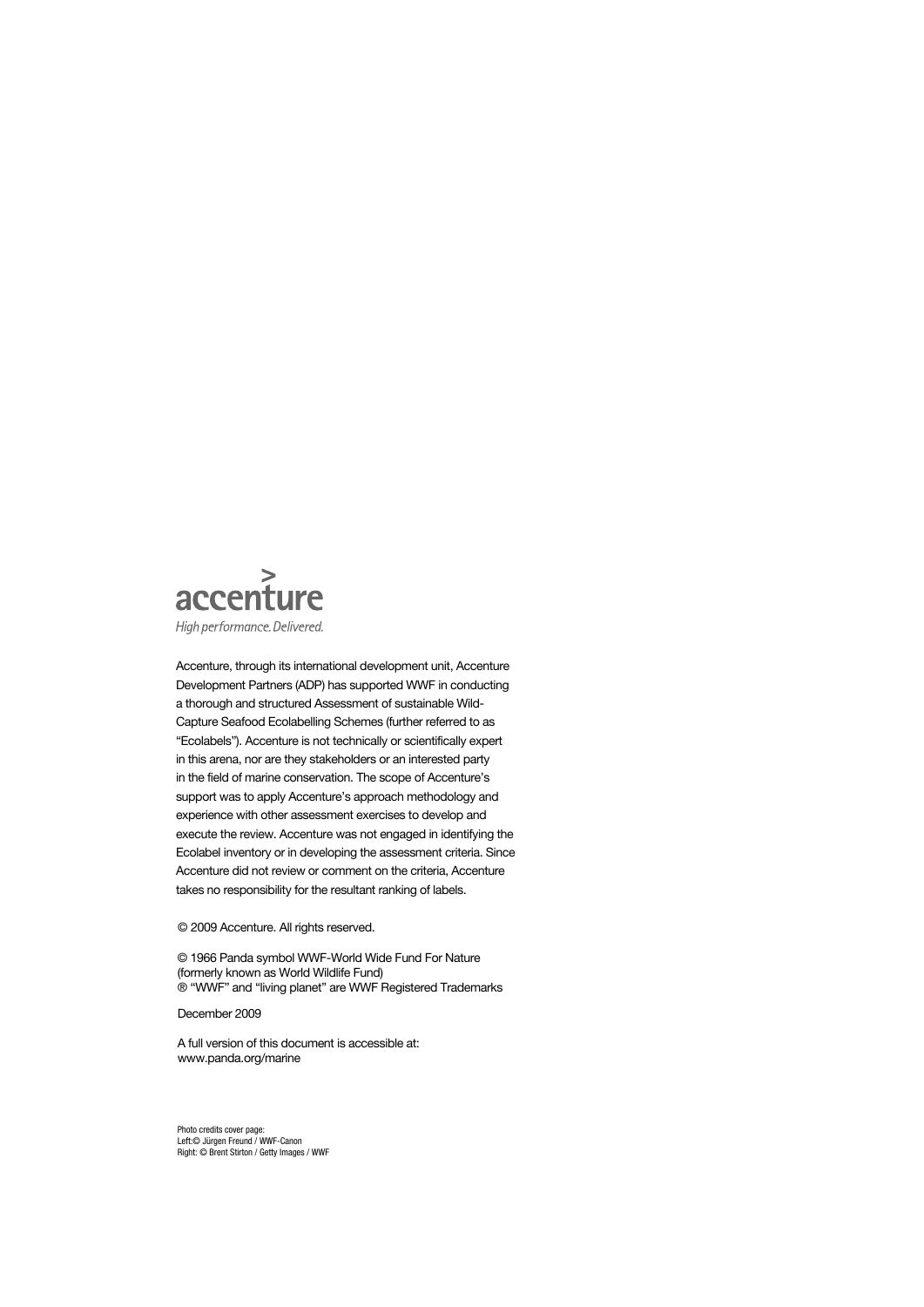# **Introduction**

# Seafood ecolabelling today – trends and outlook

Over the past five decades, fisheries practices and management systems have depleted wild stocks, degraded marine habitats, and reduced marine biodiversity and ecosystem function. Despite global recognition of these issues, poor fishing practices continue to negatively impact ocean health.

In response to growing public awareness of these negative impacts, an increasing number of market-based ecolabels and sustainability certification programmes for wild capture seafood products have been created to try to stem the decline. The concept behind such product labelling schemes is to provide economic incentives to producers and the seafood industry to adopt more sustainable fishing practices while safeguarding or enhancing access to consumer markets.

The growth of seafood ecolabels over the last ten years attests to the strong demand from consumers and seafood companies who want seafood from 'better fisheries'. As well as a proliferation of labelling schemes, the sustainable seafood realm has matured to include a relatively comprehensive intergovernmental policy framework, many national level policy approaches, consumer outreach campaigns, and active seafood supply chain engagement.

It is also evident that in addition to concerns about the ecological footprint of fisheries, other issues such as carbon footprint, the environmental impacts of seafood production, social issues such as workers' rights and 'fair trade', and animal welfare are growing in the public consciousness, at least in very developed ethical consumer markets such as the United Kingdom and Switzerland. Whilst developments are underway to bring these issues into seafood ecolabelling in some instances, the seafood ecolabelling community needs to develop internationally agreed criteria for priority issues, and secondly, it needs to develop evaluation mechanisms. However, trying to incorporate these issues within seafood ecolabelling is presently fraught with technical challenges.

It is a massive undertaking to develop a robust, comprehensive and credible ecolabel, especially for the complexities of wild capture seafood. The range of claims made and the variability of the impact different labelling programmes are having are proliferating along with the number and range of seafood ecolabelling initiatives. The risk of potential confusion, or worse still a lack of confidence in seafood ecolabelling, amongst buyers along the supply chain (processors, retail seafood outlets, chefs, or the end consumer) only increases. Clearly, there is a need to ensure the credibility of seafood ecolabels if the overarching goal of improving the sustainability of marine fisheries is to be achieved. There has been an increasingly loud call for clear and independent evaluation of existing seafood ecolabels, including at the April 2009 workshop in The Hague hosted by the Organisation for Economic Co-operation and Development (OECD).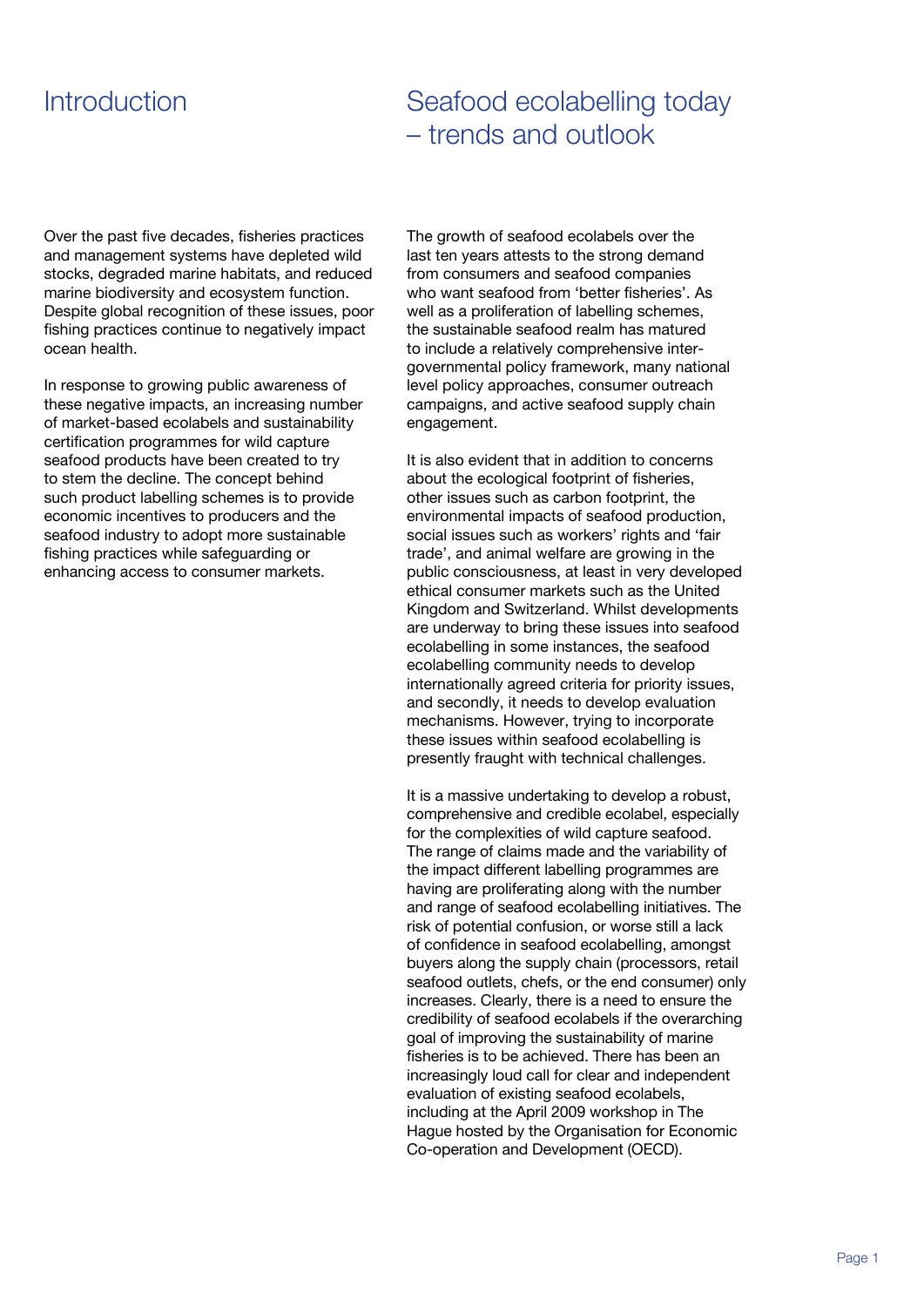## Which ecolabel? Assessment methodology

One of the big questions facing marine fisheries certification is "What makes a credible and practical fisheries or seafood ecolabel?" WWF recognizes that the market for seafood ecolabels has grown considerably, and that the issues of the 1990s (when seafood ecolabelling began) are now complemented by the other challenges mentioned above. Do any wild capture seafood ecolabels address these additional concerns? Which labels have the greatest impact on improving fishery and marine ecosystem health? Are there opportunities for labels to improve or be harmonized to ensure credible sustainability criteria are common to all? Which ecolabel(s) are sufficiently rigorous to have an effect on fisheries management? Which ecolabel(s) should WWF support?

To advance sustainable fishing and increase confidence in seafood ecolabelling, WWF developed a set of criteria that reflect 'best practice' for fisheries ecolabelling certification schemes. As the "Guidelines on Ecolabelling of Fish and Fishery Products from Marine Capture Fisheries" (FAO, 2005) are an accepted minimum standard for credible, robust, fisheries ecolabelling schemes, they formed the basis for the study criteria. The process standards developed by the International Social and Environmental Accreditation and Labelling Alliance (ISEAL) and some elements from WWF's framework for ecosystem-based management of marine fisheries<sup>1</sup> were added.

WWF contracted an independent management consultancy, Accenture's non-profit practice Accenture Development Partnerships (ADP), to assess a provided inventory of sustainability programmes making varying sustainability claims, against these criteria. The assessment<sup>2</sup> was commissioned to both provide an objective review for seafood buyers and seafood ecolabelling professionals and inform WWF's positioning on these issues.

ADP's assessment was primarily a **quantitative** assessment of various ecolabels in **addressing the impact of fishing on the marine environment through how they assess and certify fishing and management systems.** Other impacts such as **carbon footprint, environmental impacts of production, social issues and animal welfare** could be described only **qualitatively**, given the relative youth of these emerging areas in seafood ecolabelling, and the lack of any specific internationally agreed criteria akin to the FAO's Guidelines. Although no single seafood ecolabel currently effectively addresses all of these emerging areas, the study sought to find examples of better practice to improve seafood ecolabelling.

Because the scope and objectives of ecolabel schemes vary widely, the assessment initially clarified a schemes' scope, its geographical coverage, and the kinds of products that can be certified and/or labelled under it. Other major dimensions of ecolabelling schemes considered include:

- 1) Independence who established the scheme? (Is it a self declared scheme, or established by an industry association, or is it a 'third party scheme' established by an independent entity?).
- 2) Transparency who is responsible for running the scheme?; and
- 3) Inclusiveness is participation in the scheme mandatory or voluntary? (i.e., participation and openness).

The most credible ecolabelling schemes accepted in international fora such as the World Trade Organisation (WTO), the International Standards Organisation (ISO), the Food and Agricultural Organisation (FAO) and the International Social and Environmental Accreditation and Labelling (ISEAL) are voluntary, third party and operated independently of those with interests in the issue in question but involving those interested parties. Third party schemes are generally thought to offer buyers of

<sup>1</sup> "Policy Proposals and Operational Guidance for Ecosystem-Based Management of Marine Capture Fisheries" (Ward et al, 2002)

<sup>2</sup> Assessment of On-Pack, Wild-Capture Seafood Sustainability Certification Programmes and Seafood Ecolabels. Accenture. WWF International. 2009.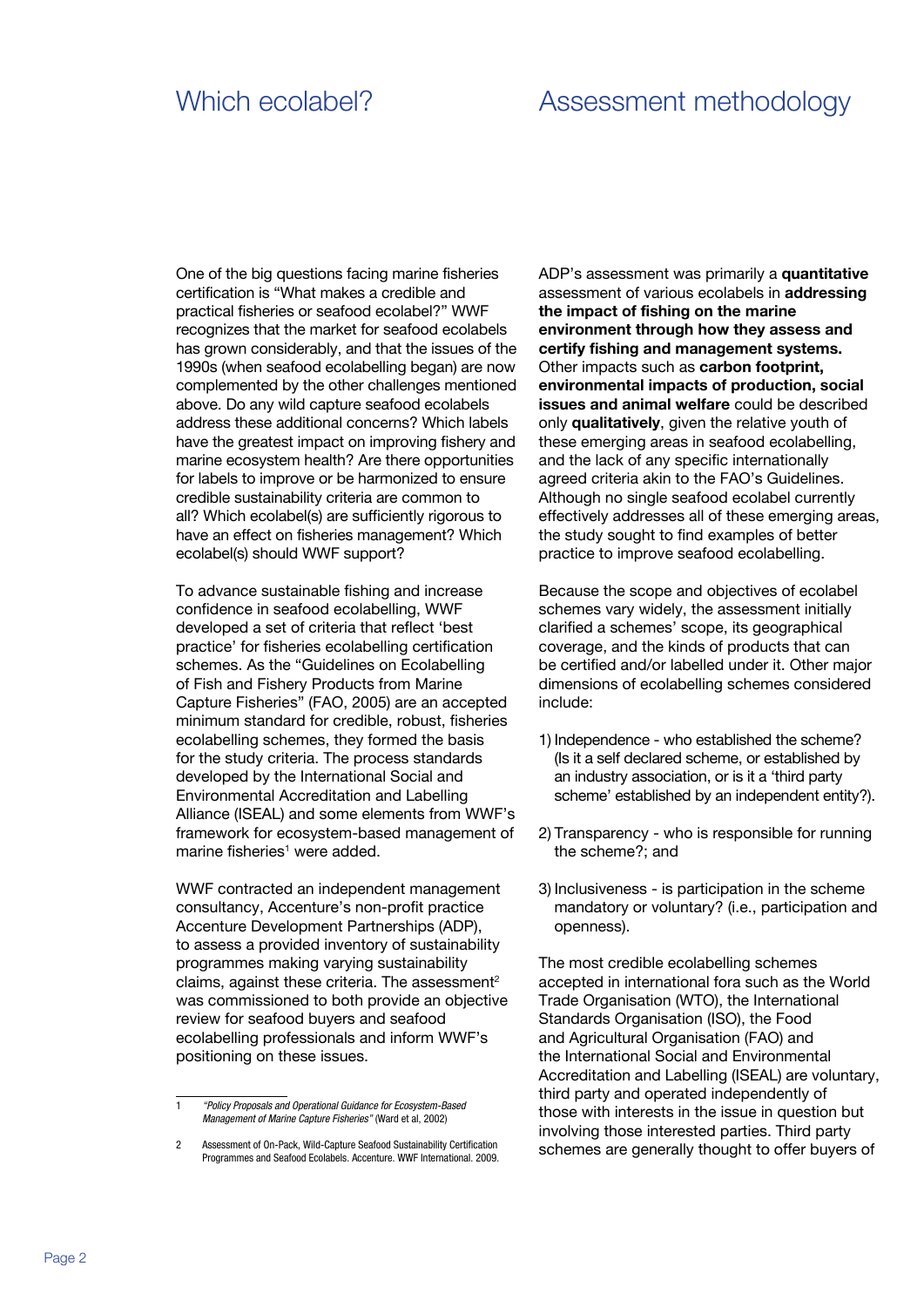labelled products the greatest confidence and levels of credibility because compliance with criteria is usually based on verifiable, impartial and transparent certification procedures and standards. Schemes that are mandatory (often government-backed) or restricted to certain types of entrants may also not meet the standards that prohibit barriers to foreign trade under WTO rules. The FAO Guidelines require ecolabelling schemes to be voluntary.

All originally identified sustainability programmes were classified into four different categories and subjected to a qualitative and quantitative review that identified a range of ecolabel types. A few were excluded from the study because of the lack of publicly available information. Based on this initial screening, selected ecolabels were quantitatively assessed (against WWF's criteria- see box below) in all areas of their potential impact on sustainable fishing and fishery management systems. The study also examined a select number of additional seafood certification programmes, comparing their relative strengths and weaknesses in emerging areas such as carbon footprint. This enabled the study to highlight broader dimensions of existing best practice in sustainable fisheries certification. A hierarchical, multi-criteria analytical approach was developed, separating ecolabel schemes into logical, manageable elements for analysis and comparison. A total of 103 criteria, weighted evenly within each performance area ('topic') were used. The values assigned to the segments were simple metrics to enable comparability between schemes in each area assessed.

It should be noted that this was a desk study limited only to publicly available information. All included ecolabel schemes were requested to verify their schemes' information. No effort was made to evaluate, verify, critically review and/ or affirm the actual truth of the programmes' sustainability claims and standards in the fisheries themselves. Hence, this assessment study is only an evaluation of programmes against each other, based on their claims and was not an audit of their performance.

Theme 1: Governance, Structure and Procedures (how a scheme is governed and operated)

- Topic 1 Standard Setting Structures and Procedures
- Topic 2 Accreditation and Certification Structures
- Topic 3 Accreditation and Certification Procedures

#### Theme 2: Content of Standards

- (the content and quality of standards used by the scheme)
- Topic 4 Ecological Criteria
- Topic 5 Fishery Management System
- Topic 6 Traceability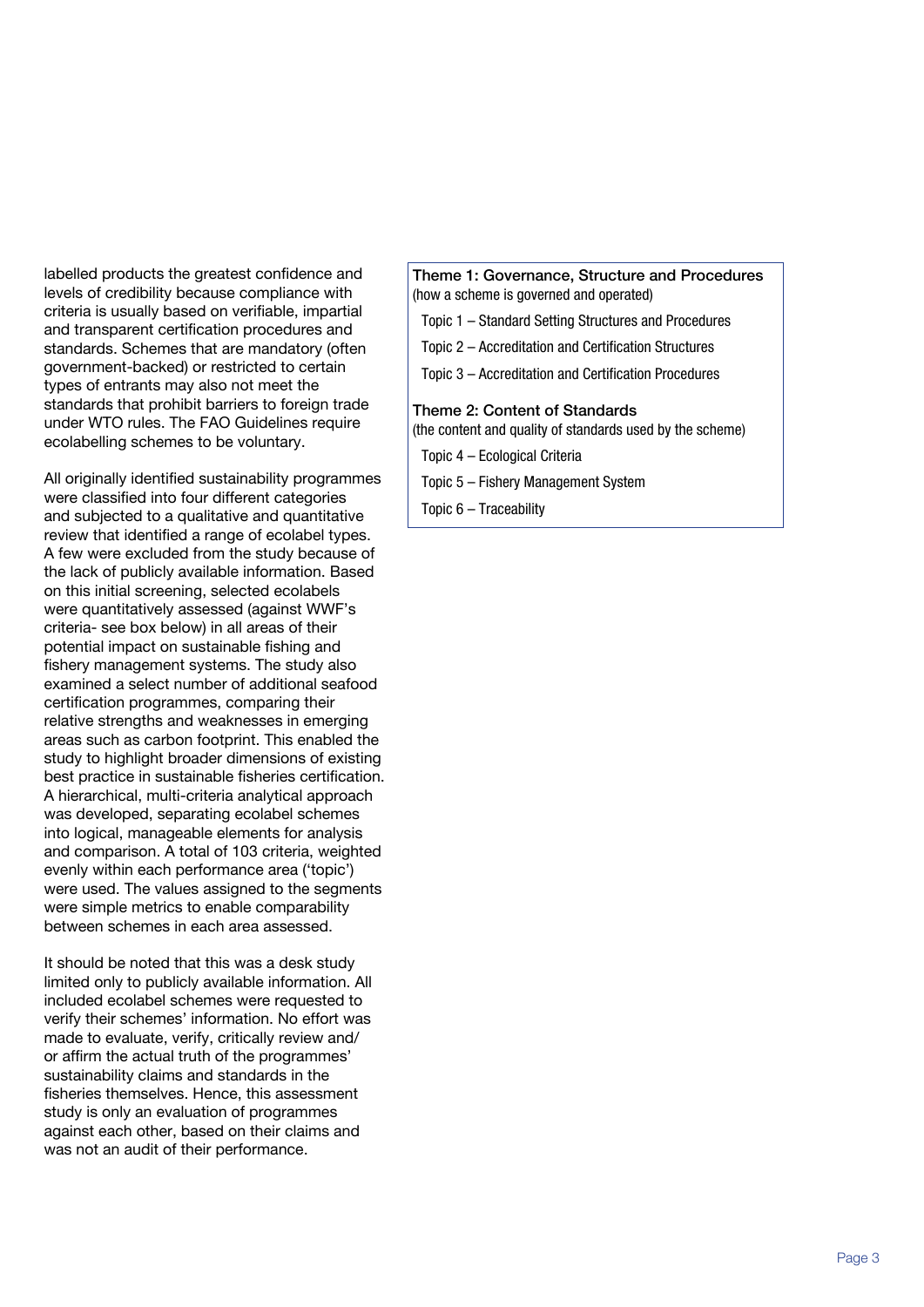## **Conclusions**

The study revealed that ecolabels and other sustainability programmes use many good initiatives to foster ecologically sustainable fishing and management practices. However, the MSC is the only ecolabel that is structured to have the greatest impact on the sustainability of fisheries and marine ecosystems themselves. *(See Graphs and Table).*

Other observations include:

- **•**  Except for the MSC, ecolabels are not well balanced across all six segments to the extent required to support sustainable fishing. This indicates shortcomings in these other labels, casting doubt on their overall contribution to effective fisheries management and ecological sustainability.
- **•**  Most areas of strong compliance tend to be in the segments of Traceability and Accreditation and Certification Structures. However, both of these segments have the least number of assessed criteria.



### **Quantitative Comparison of Ecolabelling Schemes**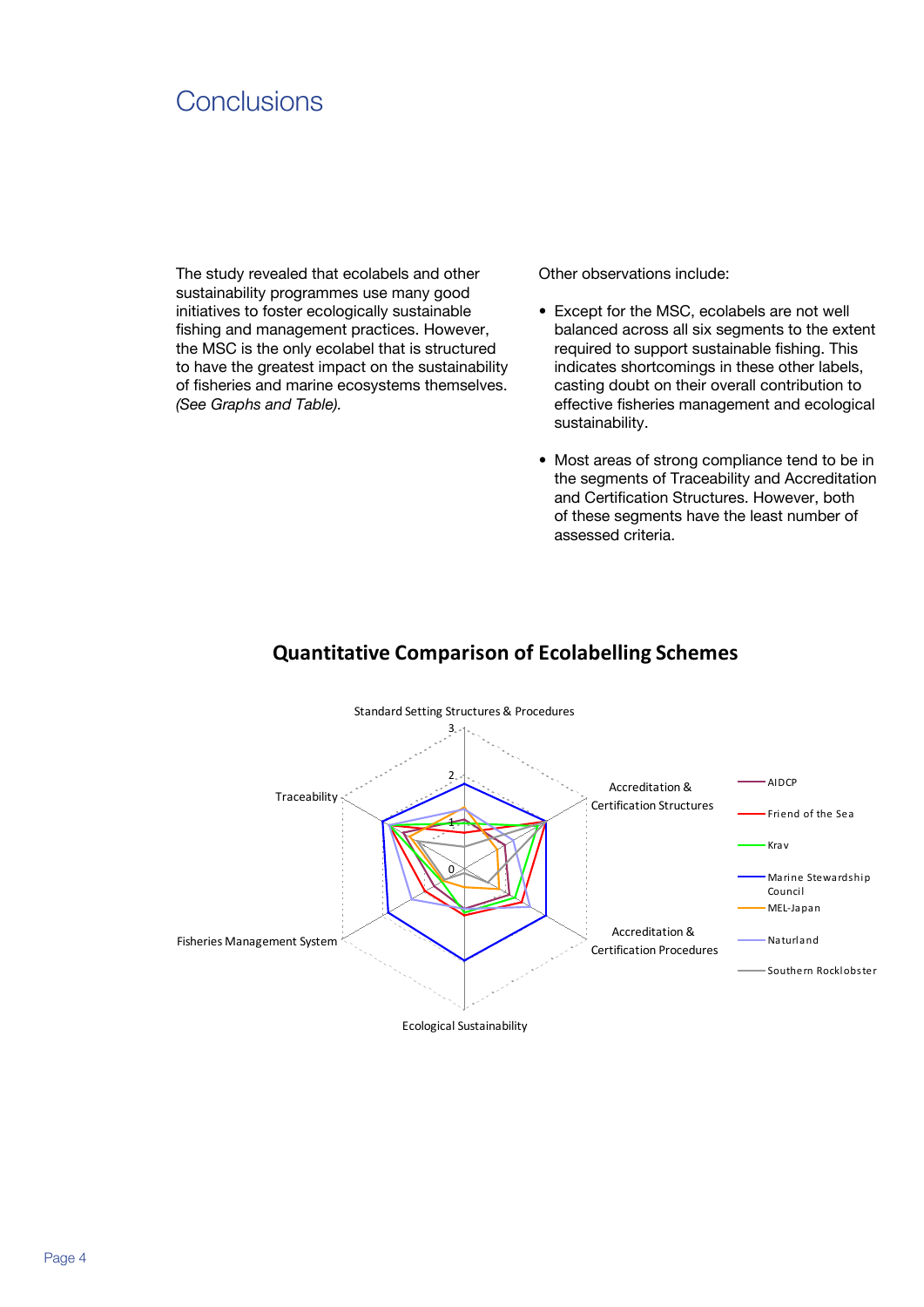**•**  The lowest area of performance against the assessment framework is in the topics of Ecological Sustainability and Fisheries Management System, which emphasises the sustainability shortcomings of such ecolabels While there are some efforts to address the issues of carbon footprint and social and ethical concerns, these have not yet been mainstreamed into existing sustainability programme standards. Animal welfare and economic impacts do not appear to receive even minimal attention. The uptake of such schemes and their depth and effectiveness would also be significantly enhanced if the economics of sustainable fishing could be more explicitly integrated within label standards and criteria.

| Rank | <b>Ecolabel name</b>       | Weighted<br>average<br>score | Weighted average score in %<br>to Assessment criteria score<br>requirements | <b>Appraisal indicator</b> |
|------|----------------------------|------------------------------|-----------------------------------------------------------------------------|----------------------------|
| 1    | Marine Stewardship Council | 1.91                         | 95.63%                                                                      | Compliant                  |
| 2    | Naturland                  | 1.29                         | 64.56%                                                                      | Semi-compliant             |
| 3    | Friend of the Sea          | 1.12                         | 55.83%                                                                      | Semi-compliant             |
| 4    | Krav                       | 1.00                         | 50.00%                                                                      | Semi-compliant             |
| 5    | <b>AIDCP</b>               | 0.96                         | 48.06%                                                                      | Non-compliant              |
| 6    | MEL-Japan                  | 0.81                         | 40.29%                                                                      | Non-compliant              |
| 7    | Southern Rocklobster       | 0.53                         | 26.70%                                                                      | Non-compliant              |



#### **Ecolabels completion of WWF criteria**